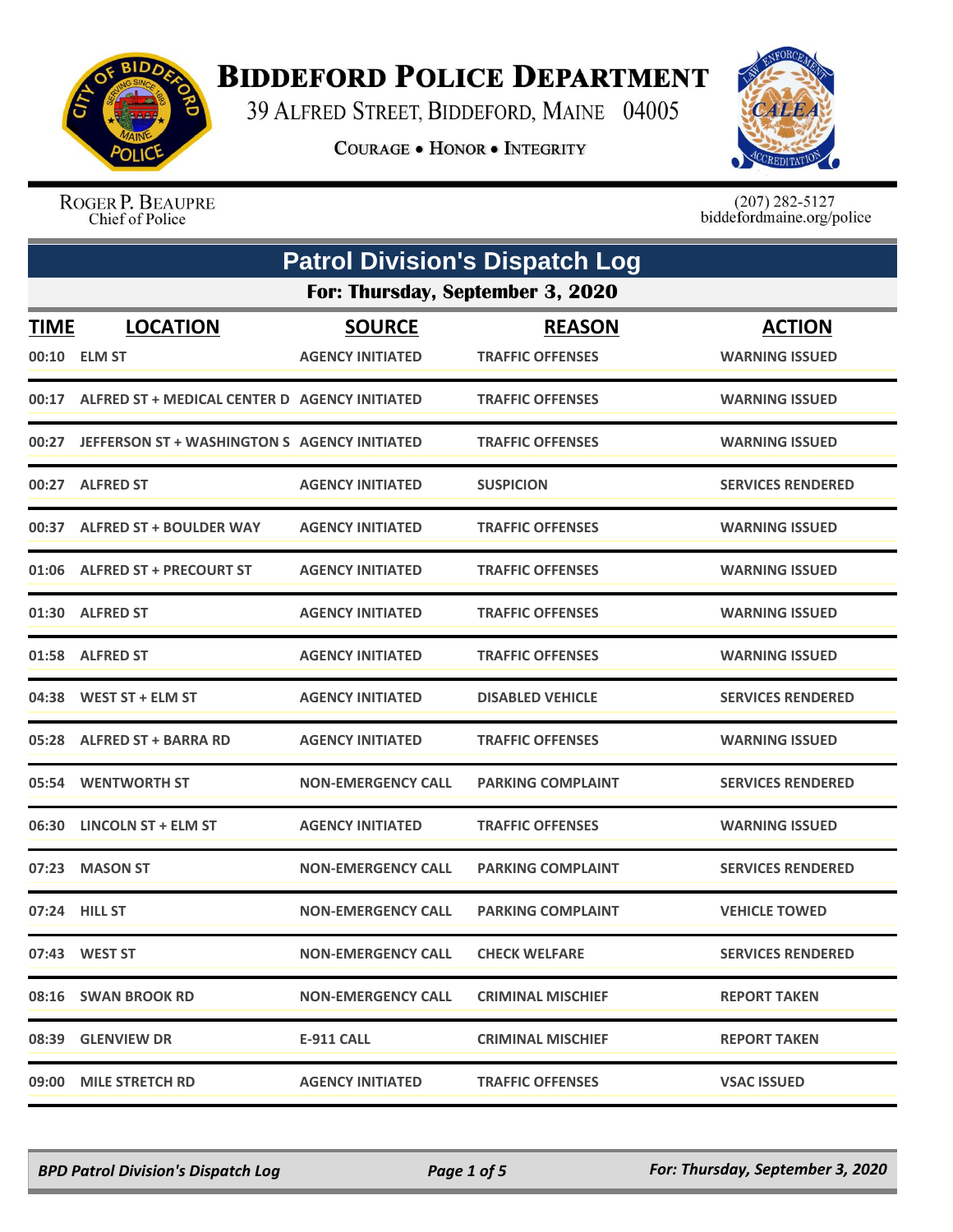| <b>TIME</b> | <b>LOCATION</b>                        | <b>SOURCE</b>             | <b>REASON</b>                                                     | <b>ACTION</b>             |
|-------------|----------------------------------------|---------------------------|-------------------------------------------------------------------|---------------------------|
|             | 09:18 ALFRED ST + MAIN ST              | <b>WALK-IN AT STATION</b> | <b>ARTICLES LOST/FOUND</b>                                        | <b>SERVICES RENDERED</b>  |
|             | 09:29 FORTUNES ROCKS RD                | <b>AGENCY INITIATED</b>   | <b>TRAFFIC OFFENSES</b>                                           | <b>WARNING ISSUED</b>     |
|             | 09:37 SOUTH ST + MCKENNEY DR           | <b>AGENCY INITIATED</b>   | <b>TRAFFIC OFFENSES</b>                                           | <b>WARNING ISSUED</b>     |
|             | 09:41 POOL ST                          | <b>AGENCY INITIATED</b>   | <b>TRAFFIC OFFENSES</b>                                           | <b>WARNING ISSUED</b>     |
|             | 09:47 SOUTH ST + WESTMORE AVE          | <b>AGENCY INITIATED</b>   | <b>TRAFFIC OFFENSES</b>                                           | <b>WARNING ISSUED</b>     |
|             | 09:48 SHOPS WAY                        | <b>NON-EMERGENCY CALL</b> | <b>SUSPICION</b>                                                  | <b>NO VIOLATION</b>       |
|             | 09:55 POOL ST                          | <b>AGENCY INITIATED</b>   | <b>TRAFFIC OFFENSES</b>                                           | <b>WARNING ISSUED</b>     |
|             | 10:00 BOULDER WAY                      | E-911 CALL                | 911 MISUSE                                                        | <b>SERVICES RENDERED</b>  |
|             | 10:01 MAY ST                           | <b>AGENCY INITIATED</b>   | <b>TRAFFIC OFFENSES</b>                                           | <b>WARNING ISSUED</b>     |
|             | 10:04 BOULDER WAY                      | <b>NON-EMERGENCY CALL</b> | <b>SHOPLIFTING</b>                                                | <b>REPORT TAKEN</b>       |
|             | 10:07 MAY ST + LAMOTHE AVE             | <b>AGENCY INITIATED</b>   | <b>TRAFFIC OFFENSES</b>                                           | <b>SUMMONS ISSUED</b>     |
|             | CHARGE: VIOLATING CONDITION OF RELEASE |                           | OFFENDER: AARON N PERRON  AGE: 32  RESIDENT OF: HOLLIS CENTER, ME |                           |
| 10:17       | <b>OAK RIDGE RD</b>                    | <b>AGENCY INITIATED</b>   | <b>TRAFFIC OFFENSES</b>                                           | <b>VSAC ISSUED</b>        |
|             | 10:34 ABBY LN                          | <b>NON-EMERGENCY CALL</b> | <b>ARTICLES LOST/FOUND</b>                                        | <b>NO ACTION REQUIRED</b> |
|             | 10:38 WEST ST                          | <b>AGENCY INITIATED</b>   | <b>TRAFFIC OFFENSES</b>                                           | <b>VSAC ISSUED</b>        |
|             | 10:57 POOL ST                          | <b>AGENCY INITIATED</b>   | <b>ROAD HAZARD</b>                                                | <b>REMOVED HAZARD</b>     |
|             | <b>10:59 COUNTRY DR</b>                | <b>AGENCY INITIATED</b>   | <b>CRIMINAL MISCHIEF</b>                                          | <b>NO ACTION REQUIRED</b> |
|             | 11:01 COUNTRY DR                       | <b>NON-EMERGENCY CALL</b> | <b>CRIMINAL MISCHIEF</b>                                          | <b>REPORT TAKEN</b>       |
|             | 11:03 POOL ST                          | <b>AGENCY INITIATED</b>   | <b>TRAFFIC OFFENSES</b>                                           | <b>WARNING ISSUED</b>     |
|             | <b>11:09 YORK ST</b>                   | <b>NON-EMERGENCY CALL</b> | <b>WARRANT ARREST</b>                                             | <b>NO ACTION REQUIRED</b> |
|             | 11:12 POOL ST                          | <b>AGENCY INITIATED</b>   | <b>TRAFFIC OFFENSES</b>                                           | <b>WARNING ISSUED</b>     |
|             | 11:16 FOREST ST                        | <b>E-911 CALL</b>         | <b>SUSPICION</b>                                                  | <b>NEGATIVE CONTACT</b>   |
|             | 11:19 POOL ST                          | <b>AGENCY INITIATED</b>   | <b>TRAFFIC OFFENSES</b>                                           | <b>VSAC ISSUED</b>        |
|             | <b>11:22 GOVE ST</b>                   | <b>E-911 CALL</b>         | <b>DOMESTIC COMPLAINTS</b>                                        | <b>REPORT TAKEN</b>       |
|             | <b>11:34 MAIN ST</b>                   | <b>NON-EMERGENCY CALL</b> | <b>ALL OTHER</b>                                                  | <b>SERVICES RENDERED</b>  |

*BPD Patrol Division's Dispatch Log Page 2 of 5 For: Thursday, September 3, 2020*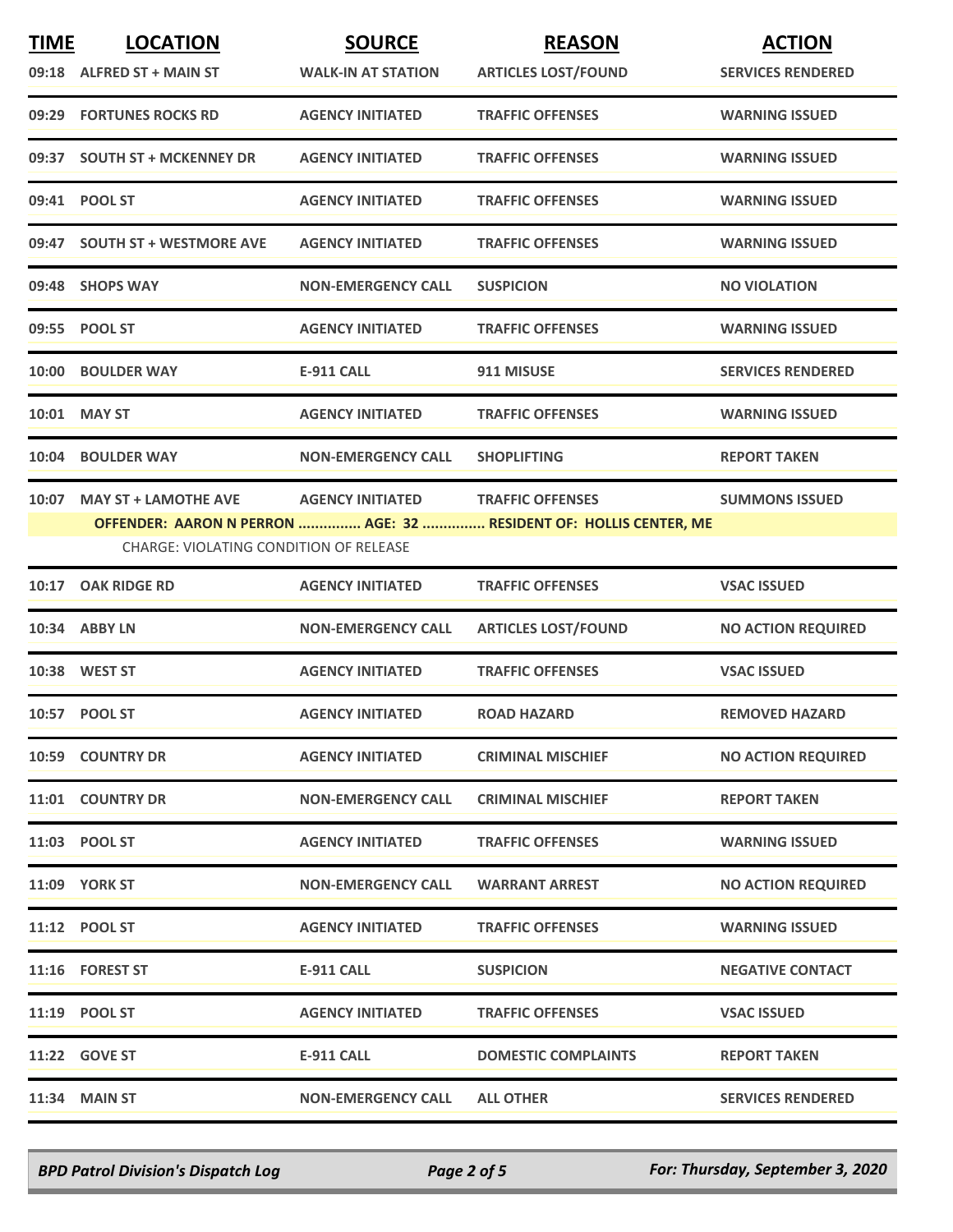| <b>TIME</b> | <b>LOCATION</b>               | <b>SOURCE</b>             | <b>REASON</b>              | <b>ACTION</b>                |
|-------------|-------------------------------|---------------------------|----------------------------|------------------------------|
|             | 11:53 POOL ST                 | <b>AGENCY INITIATED</b>   | <b>TRAFFIC OFFENSES</b>    | <b>VSAC ISSUED</b>           |
|             | 12:30 CUTTS ST + BRADBURY ST  | <b>NON-EMERGENCY CALL</b> | <b>PARKING COMPLAINT</b>   | <b>PARKING TICKET ISSUED</b> |
|             | 12:34 HILL ST + ACORN ST      | <b>AGENCY INITIATED</b>   | <b>TRAFFIC OFFENSES</b>    | <b>WARNING ISSUED</b>        |
|             | 12:42 HILL ST + HUBERT ST     | <b>AGENCY INITIATED</b>   | <b>TRAFFIC OFFENSES</b>    | <b>WARNING ISSUED</b>        |
|             | 12:49 WEST ST + SOUTHGATE AVE | <b>AGENCY INITIATED</b>   | <b>TRAFFIC OFFENSES</b>    | <b>WARNING ISSUED</b>        |
|             | 13:01 WEST ST + GRANITE ST    | <b>AGENCY INITIATED</b>   | <b>TRAFFIC OFFENSES</b>    | <b>WARNING ISSUED</b>        |
|             | 13:05 WEST ST                 | <b>AGENCY INITIATED</b>   | <b>TRAFFIC OFFENSES</b>    | <b>WARNING ISSUED</b>        |
|             | <b>13:12 HILL ST</b>          | <b>AGENCY INITIATED</b>   | <b>TRAFFIC OFFENSES</b>    | <b>WARNING ISSUED</b>        |
|             | 13:12 SOUTH ST                | <b>NON-EMERGENCY CALL</b> | <b>CHECK WELFARE</b>       | <b>SERVICES RENDERED</b>     |
|             | 13:14 GRAHAM ST               | <b>NON-EMERGENCY CALL</b> | <b>FRAUD / SCAM</b>        | <b>SERVICES RENDERED</b>     |
|             | 13:20 POOL ST                 | <b>NON-EMERGENCY CALL</b> | <b>SUSPICION</b>           | <b>NEGATIVE CONTACT</b>      |
|             | 13:39 BIRCH ST                | <b>AGENCY INITIATED</b>   | <b>TRAFFIC OFFENSES</b>    | <b>VSAC ISSUED</b>           |
|             | 14:03 HILL ST                 | <b>AGENCY INITIATED</b>   | <b>TRAFFIC OFFENSES</b>    | <b>WARNING ISSUED</b>        |
|             | 14:12 POOL ST                 | <b>NON-EMERGENCY CALL</b> | <b>SUSPICION</b>           | <b>SERVICES RENDERED</b>     |
|             | 14:23 ALFRED ST               | <b>WALK-IN AT STATION</b> | <b>PAPERWORK</b>           | <b>PAPERWORK SERVED</b>      |
|             | 14:30 SULLIVAN ST             | <b>NON-EMERGENCY CALL</b> | <b>DOMESTIC COMPLAINTS</b> | <b>REPORT TAKEN</b>          |
|             | 14:36 ELM ST                  | <b>WALK-IN AT STATION</b> | <b>PAPERWORK</b>           | <b>SERVICES RENDERED</b>     |
|             | 14:49 FOSS ST                 | E-911 CALL                | 911 MISUSE                 | <b>NEGATIVE CONTACT</b>      |
|             | 14:49 GRANITE ST              | <b>NON-EMERGENCY CALL</b> | <b>ANIMAL COMPLAINT</b>    | <b>NO ACTION REQUIRED</b>    |
|             | 14:55 ALFRED ST               | <b>WALK-IN AT STATION</b> | <b>CIVIL COMPLAINT</b>     | <b>CIVIL COMPLAINT</b>       |
|             | <b>15:14 BOULDER WAY</b>      | <b>AGENCY INITIATED</b>   | <b>ANIMAL COMPLAINT</b>    | <b>GONE ON ARRIVAL</b>       |
|             | 15:22 ELM ST                  | <b>NON-EMERGENCY CALL</b> | <b>SHOPLIFTING</b>         | <b>REPORT TAKEN</b>          |
|             | 15:27 ELM ST                  | E-911 CALL                | <b>CIVIL COMPLAINT</b>     | <b>SERVICES RENDERED</b>     |
|             | 15:44 SOUTH ST                | E-911 CALL                | <b>CHECK WELFARE</b>       | <b>REFERRED OTHER AGENCY</b> |
|             | 15:52 YATES ST                | <b>NON-EMERGENCY CALL</b> | <b>PARKING COMPLAINT</b>   | <b>SERVICES RENDERED</b>     |

*BPD Patrol Division's Dispatch Log Page 3 of 5 For: Thursday, September 3, 2020*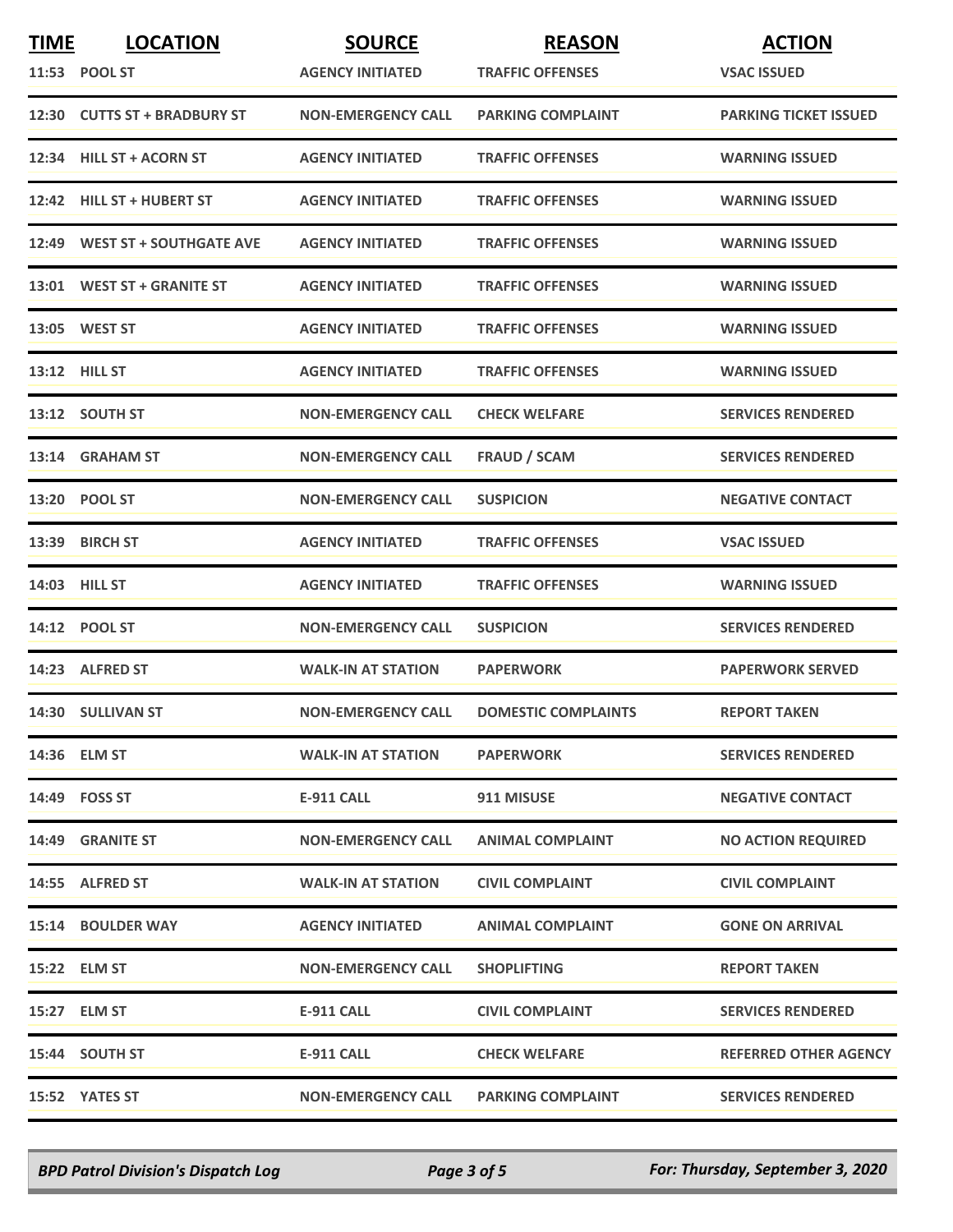| <b>TIME</b> | <b>LOCATION</b>               | <b>SOURCE</b>             | <b>REASON</b>                                  | <b>ACTION</b>                |
|-------------|-------------------------------|---------------------------|------------------------------------------------|------------------------------|
|             | 16:36 HILL ST                 | <b>NON-EMERGENCY CALL</b> | <b>TRESPASSING</b>                             | <b>SERVICES RENDERED</b>     |
|             | 16:39 LADY ROSE DR            | <b>NON-EMERGENCY CALL</b> | <b>CRIMINAL MISCHIEF</b>                       | <b>REPORT TAKEN</b>          |
|             | 17:00 ELM ST                  | <b>NON-EMERGENCY CALL</b> | <b>THEFT</b>                                   | <b>REPORT TAKEN</b>          |
|             | 17:08 BOULDER WAY             | <b>NON-EMERGENCY CALL</b> | <b>ARTICLES LOST/FOUND</b>                     | <b>NO ACTION REQUIRED</b>    |
|             | 17:10 HILL ST                 | <b>AGENCY INITIATED</b>   | <b>PAPERWORK</b>                               | <b>PAPERWORK SERVED</b>      |
|             | 17:21 BRADBURY ST + KID CIR   | <b>E-911 CALL</b>         | <b>DOMESTIC COMPLAINTS</b>                     | <b>UNFOUNDED</b>             |
|             | 17:49 SOUTH ST                | <b>AGENCY INITIATED</b>   | <b>TRAFFIC OFFENSES</b>                        | <b>WARNING ISSUED</b>        |
|             | 17:57 SEA SPRAY DR            | <b>E-911 CALL</b>         | 911 MISUSE                                     | <b>DISPATCH HANDLED</b>      |
|             | 18:03 MAIN ST + MAPLEWOOD AVE | <b>AGENCY INITIATED</b>   | <b>TRAFFIC OFFENSES</b>                        | <b>WARNING ISSUED</b>        |
|             | 18:37 WEST ST                 | <b>AGENCY INITIATED</b>   | <b>TRAFFIC OFFENSES</b>                        | <b>WARNING ISSUED</b>        |
|             | 18:42 SUMMER ST               | <b>NON-EMERGENCY CALL</b> | <b>ANIMAL COMPLAINT</b>                        | <b>NO ACTION REQUIRED</b>    |
|             | 18:54 GUINEA RD               | <b>AGENCY INITIATED</b>   | <b>TRAFFIC OFFENSES</b>                        | <b>WARNING ISSUED</b>        |
|             | 19:34 WESTFIELD ST            | <b>NON-EMERGENCY CALL</b> | <b>DOMESTIC COMPLAINTS</b>                     | <b>REPORT TAKEN</b>          |
|             | 19:37 BRADBURY ST + SOUTH ST  | <b>NON-EMERGENCY CALL</b> | <b>CRIM THREAT / TERRORIZING</b>               | <b>SERVICES RENDERED</b>     |
|             | 19:38 BRIDGE RD               | <b>E-911 CALL</b>         | 911 MISUSE                                     | <b>DISPATCH HANDLED</b>      |
|             | 19:46 COLE RD                 | <b>NON-EMERGENCY CALL</b> | <b>FIREWORKS COMPLAINT</b>                     | <b>NEGATIVE CONTACT</b>      |
|             | 19:50 FRANKLIN ST             | <b>RADIO</b>              | <b>DRINKING IN PUBLIC</b>                      | <b>TRANSPORT TO HOSPITAL</b> |
|             | <b>19:51 MAIN ST</b>          | E-911 CALL                | <b>DRINKING IN PUBLIC</b>                      | <b>NEGATIVE CONTACT</b>      |
|             | 19:58 ALFRED ST               | <b>NON-EMERGENCY CALL</b> | ATTEMPTED/THREATENED SUICIDE SERVICES RENDERED |                              |
|             | 20:38 LINCOLN ST + PEARL ST   | <b>AGENCY INITIATED</b>   | <b>TRAFFIC OFFENSES</b>                        | <b>WARNING ISSUED</b>        |
|             | 21:34 ALDEN DR                | E-911 CALL                | <b>ALL OTHER</b>                               | <b>NO ACTION REQUIRED</b>    |
|             | 21:56 PIKE ST                 | E-911 CALL                | <b>ALL OTHER</b>                               | <b>DISPATCH HANDLED</b>      |
|             | 21:59 WEST ST + GODBOUT WAY   | <b>AGENCY INITIATED</b>   | <b>TRAFFIC OFFENSES</b>                        | <b>WARNING ISSUED</b>        |
|             | 22:10 ELM ST                  | <b>AGENCY INITIATED</b>   | <b>TRAFFIC OFFENSES</b>                        | <b>WARNING ISSUED</b>        |
|             | 22:12 WEST ST + GRAHAM ST     | <b>AGENCY INITIATED</b>   | <b>TRAFFIC OFFENSES</b>                        | <b>WARNING ISSUED</b>        |

*BPD Patrol Division's Dispatch Log Page 4 of 5 For: Thursday, September 3, 2020*